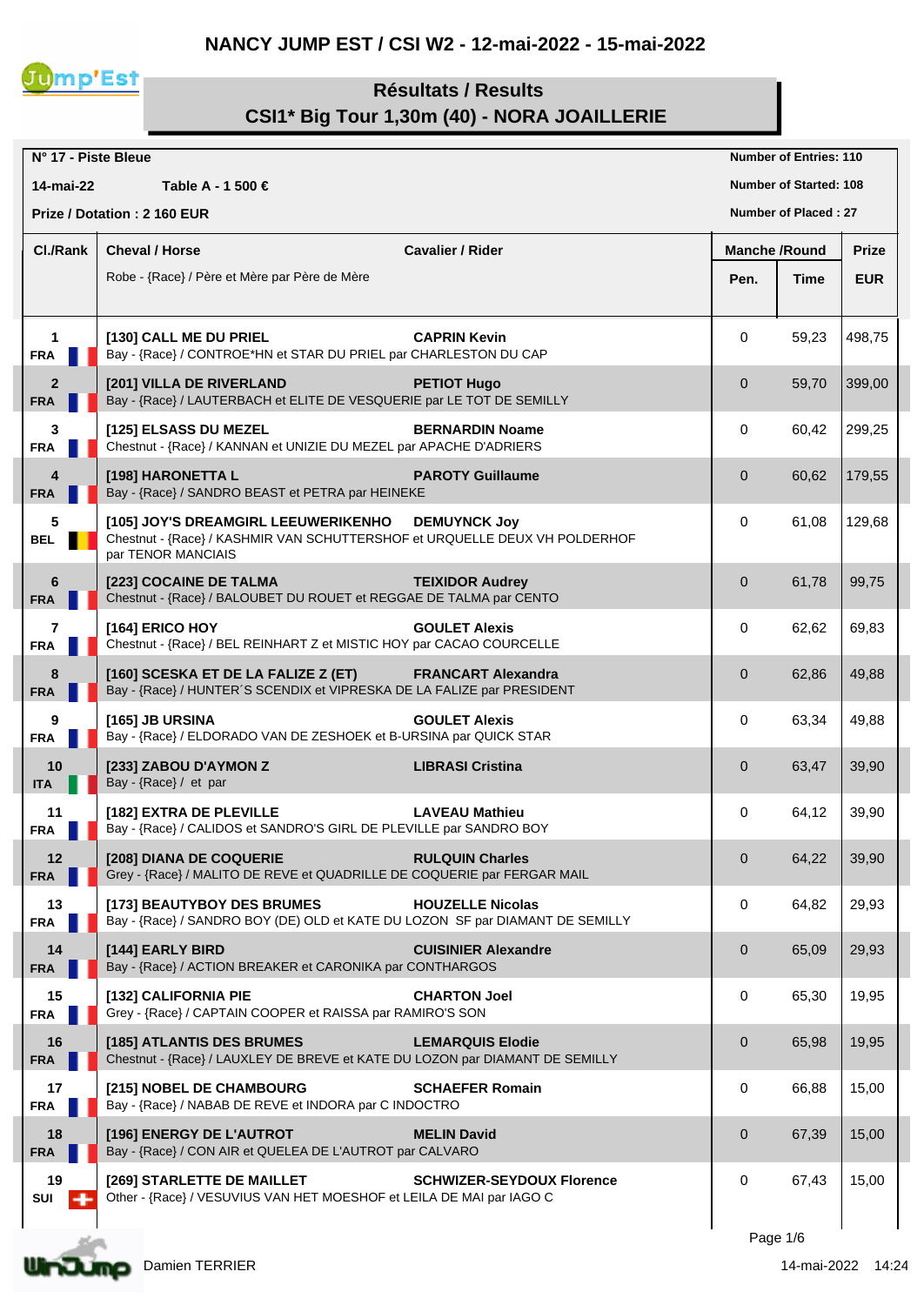| N° 17 - Piste Bleue |                                                                                                                             |                                   |                      | <b>Number of Entries: 110</b> |              |
|---------------------|-----------------------------------------------------------------------------------------------------------------------------|-----------------------------------|----------------------|-------------------------------|--------------|
| 14-mai-22           | Table A - 1 500 €                                                                                                           |                                   |                      | <b>Number of Started: 108</b> |              |
|                     | Prize / Dotation: 2 160 EUR                                                                                                 |                                   |                      | Number of Placed: 27          |              |
| <b>CI./Rank</b>     | <b>Cheval / Horse</b>                                                                                                       | <b>Cavalier / Rider</b>           | <b>Manche /Round</b> |                               | <b>Prize</b> |
|                     | Robe - {Race} / Père et Mère par Père de Mère                                                                               |                                   | Pen.                 | Time                          | <b>EUR</b>   |
|                     |                                                                                                                             |                                   |                      |                               |              |
| 20<br><b>FRA</b>    | [133] DICTON DU LAVOIR<br>Chestnut - {Race} / KANNAN*GFE et PASSION DU LAVOIR par C INDOCTRO                                | <b>CHIAROTTO Enzo</b>             | $\overline{0}$       | 67,77                         | 15,00        |
| 21<br><b>FRA</b>    | [119] FROMECS DAYA FLAMENCO<br>Other - {Race} / JE T'AIME FLAMENCO et CENTAYA par CENTO                                     | <b>ARMADA Batiste</b>             | 0                    | 67,78                         | 15,00        |
| 22<br><b>SUI</b>    | [254] GIANTUM KIENI<br>Chestnut - {Race} / ZAMBESI TN et PHANTUM par CONCORDE                                               | <b>CAHILL Mary</b>                | $\mathbf{0}$         | 67,91                         | 15,00        |
| 23<br><b>FRA</b>    | [153] VINCE D'AURBEE<br>Chestnut - {Race} / OHIO VAN DE PADENBORRE et CORALIE DU MESLIER par HADJ A                         | <b>DONATI Nicolas</b>             | 0                    | 67,98                         | 15,00        |
| 24<br><b>LUX</b>    | [237] ASKARI 215<br>Bay - {Race} / et par                                                                                   | <b>SCHARTZ Yola</b>               | $\mathbf{0}$         | 68,37                         | 15,00        |
| 25<br><b>DEN</b>    | [112] JANUS VB<br>Bay - {Race} / NAMELUS-R et WOKINA par DARCO                                                              | <b>STUDD Sophia</b>               | 0                    | 68,75                         | 15,00        |
| 26<br><b>FRA</b>    | [134] CONAN<br>Grey - {Race} / CICERO Z et STAR D'OR par SHREK D'ENFER                                                      | <b>CHIAROTTO Jean Philippe</b>    | $\mathbf{0}$         | 68,80                         | 15,00        |
| 27<br><b>FRA</b>    | [145] COMETE D'OBERCOURT<br>Bay - {Race} / LUPICOR et UDINE D'OBERCOURT par TOULON                                          | <b>DALLAMANO Julia</b>            | 0                    | 69,69                         | 15,00        |
| 28<br><b>FRA</b>    | [193] ELITE DE LA HENNERIE<br>Grey - {Race} / NORTON D'EOLE et FAUSTA DES MESNILS par COUNT IVOR                            | <b>MAROTTA Delphine</b>           | $\mathbf{0}$         | 69,83                         |              |
| 29<br>SUI           | [261] CHAMONIX DE REVE<br>Other - {Race} / NABAB DE REVE et CONNY par CONCORDE                                              | <b>HERZIG Romy</b>                | 0                    | 70,10                         |              |
| 30<br><b>CAN</b>    | [111] CANADIAN CLUB 7<br>Bay - {Race} / CANSTAKKO et CLARA par CATOKI                                                       | <b>LECKEBUSCH-PETERS Nikolaus</b> | $\mathbf 0$          | 70,23                         |              |
| 31<br><b>FRA</b>    | [181] DERI PUB CREATION<br>Other - {Race} / QLASSIC BOIS MARGOT et ORINE DU ROCHER par JIVARO DU ROUET                      | <b>LAVEAU Mathieu</b>             | 0                    | 70,49                         |              |
| 32<br><b>ESP</b>    | [114] VARECH HOY<br>Other - {Race} / LEJANO*HOY et PHILO HOY par VOLTAIRE                                                   | <b>GONZALEZ HERRERA David</b>     | $\mathbf 0$          | 70,90                         |              |
| 33<br><b>FRA</b>    | [126] CHOPIN DES ROSIERS<br>Bay - {Race} / CASALL et I CARINA I par CAPITOL I                                               | <b>BERTRAND Julie</b>             | 0                    | 71,05                         |              |
| 34<br><b>NED</b>    | [242] COCA COLA Z<br>Grey - {Race} / COLTAIRE Z et BIJOUX Z par                                                             | <b>VAN SOEST Marlies</b>          | $\mathbf 0$          | 71,28                         |              |
| 35<br><b>FRA</b>    | [216] HE HOP DE LA SAVENIERE<br>Bay - {Race} / COEUR DE CACHAS DS et ZULMA VAN DE HELLE par ZEUS EX GORDIOS                 | <b>SCHMITTER Elora</b>            | 0                    | 71,56                         |              |
| 36<br><b>FRA</b>    | [170] DARKER DE LA FONTAINE<br>Bay - {Race} / AIR JORDAN et ABSINTHE D'ENFER par OHIO VAN DE PADENBORRE                     | <b>HENN Marc Antoine</b>          | $\mathbf 0$          | 72,22                         |              |
| 37<br><b>BEL</b>    | [104] NOUGAT VAN'T LEEUWERIKENHO<br>Bay - {Race} / NABAB DE REVE et URQUELLE DEUX VH POLDERHOF par TENOR<br><b>MANCIAIS</b> | <b>DEMUYNCK Freddy</b>            | 0                    | 73,59                         |              |
| 38<br><b>FRA</b>    | [195] EXTASY DU MONTCEAU<br>Bay - {Race} / MAGNUS ROMEO et ASMAR DU MONCEAU par SUPER KRACK                                 | <b>MATHIEU Juliette</b>           | $\mathbf 0$          | 73,80                         |              |
| 39<br><b>FRA</b>    | [202] EMIR<br>Bay - {Race} / C INDOCTRO et MELONIJ Z par RAMIRO                                                             | <b>PETITFOUR Margaux</b>          | 0                    | 74,01                         |              |
| 40<br><b>FRA</b>    | [117] JUMPER DE MUZE<br>Other - {Race} / FALAISE DE MUZE et LINDA par FARMER                                                | <b>ANQUETIN Julien</b>            | $\mathbf 0$          | 74,25                         |              |
| 41<br><b>FRA</b>    | [186] DIAKONIA DU VENTEL<br>Bay - {Race} / SANDRO BOY et HANAIS DE COQUERIE par ARPEGE PIERREVILLE                          | <b>LEONI Charlotte</b>            | 0                    | 76,79                         |              |
|                     |                                                                                                                             |                                   |                      |                               |              |

Page 2/6

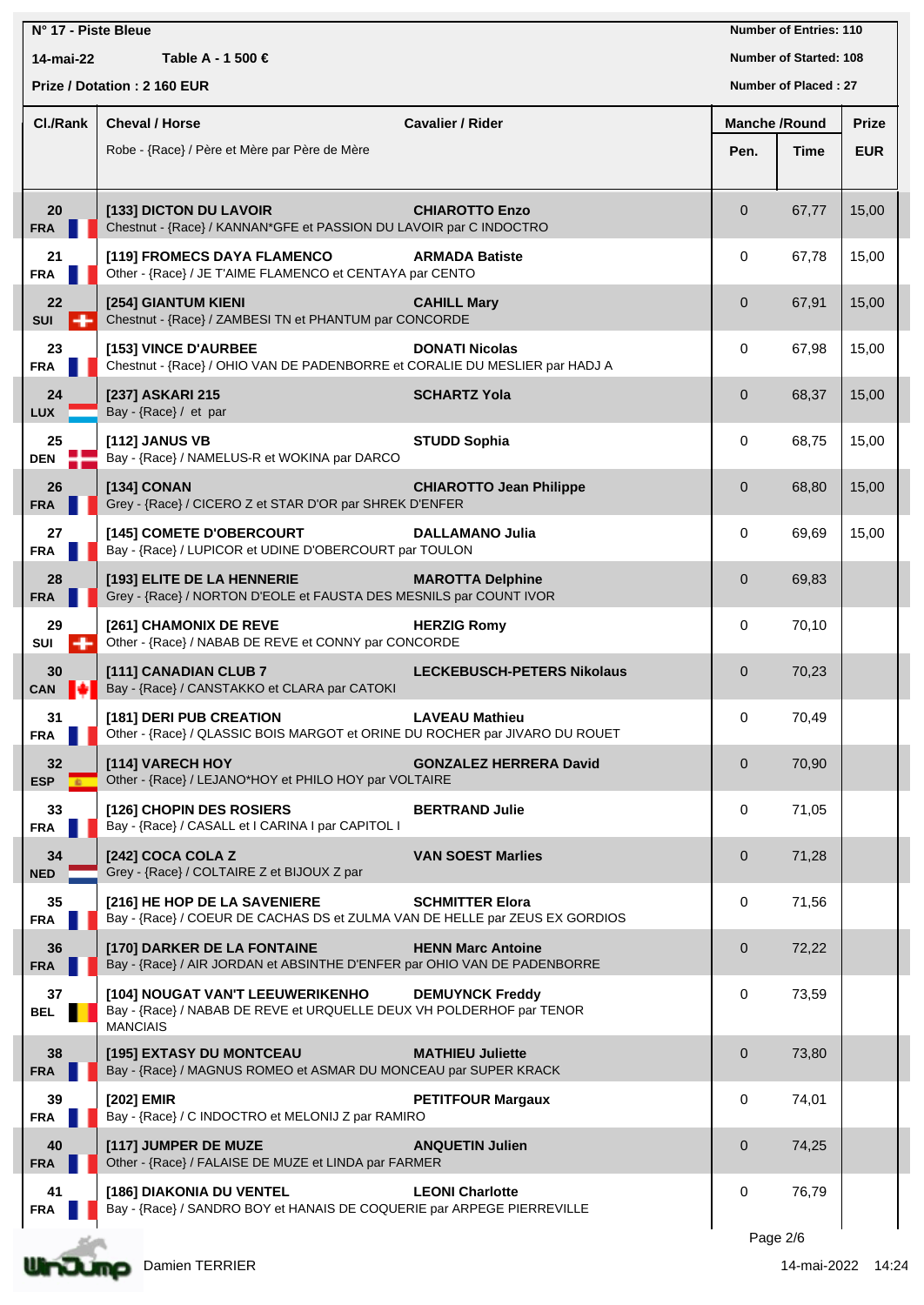| N° 17 - Piste Bleue            |                                                                                                                                            |                               |                               | <b>Number of Entries: 110</b> |              |
|--------------------------------|--------------------------------------------------------------------------------------------------------------------------------------------|-------------------------------|-------------------------------|-------------------------------|--------------|
| Table A - 1 500 €<br>14-mai-22 |                                                                                                                                            |                               | <b>Number of Started: 108</b> |                               |              |
|                                |                                                                                                                                            |                               |                               | Number of Placed: 27          |              |
| Cl./Rank                       | <b>Cheval / Horse</b>                                                                                                                      | <b>Cavalier / Rider</b>       | <b>Manche /Round</b>          |                               | <b>Prize</b> |
|                                | Robe - {Race} / Père et Mère par Père de Mère                                                                                              |                               | Pen.                          | Time                          | <b>EUR</b>   |
| 42                             | [264] ESPRIT BLUE                                                                                                                          | <b>KOLLY Pierre</b>           | $\overline{0}$                | 77,28                         |              |
| <b>SUI</b><br>н<br>43          | Grey - {Race} / ZIROCCO BLUE VDL et LOMELIA H par EMILION<br>[250] CAMARO SUNHEUP<br>Bay - {Race} / UTRILLO Z et JARNIE DU HEUP par THURIN | <b>BONVIN Arnaud-Philippe</b> | $\mathbf 0$                   | 77,47                         |              |
| SUI<br>÷<br>44<br><b>FRA</b>   | [356] ECLAIR DE BRUNEL<br>Bay - {Race} / QUARTZ DU CHANU et URBANE DE BRUNEL par CALVARO                                                   | <b>CORAL Edouard</b>          | $\overline{0}$                | 77,72                         |              |
| 45<br><b>FRA</b>               | [149] EBENE ILZE<br>Bay - {Race} / KALOUBET D'TOURELLE et TOSCANE ILZE par JAGUAR MAIL                                                     | <b>DELFORGE Paul</b>          | $\mathbf 0$                   | 78,99                         |              |
| 46<br><b>SUI</b>               | [253] CORALIE 33<br>Bay - {Race} / CLARIMO et UDINE I par LERANO 2                                                                         | <b>BUHOFER Simone</b>         | $\overline{4}$<br>(4/0)       | 63,47                         |              |
| 47<br><b>FRA</b>               | [142] EDEN STAR LOMONT<br>Other - {Race} / KANNAN et QUASSY DE LOMONT par GADGET DU BANNEY                                                 | <b>COZIEN Apolline</b>        | 4<br>(4/0)                    | 64,55                         |              |
| 48<br><b>FRA</b>               | [167] EMPORIO DE COURCY<br>Bay - {Race} / VIGO D'ARSOUILLES et MISS DE KREISKER par FAKIR DE KREISKER                                      | <b>HANSER Cathelyne</b>       | $\overline{4}$<br>(4/0)       | 65,13                         |              |
| 49<br><b>FRA</b>               | [226] DAISY 940<br>Bay - {Race} / DIARADO et CLARA SB par CORNET OBOLENSKY                                                                 | <b>VACHER Agathe</b>          | 4<br>(4/0)                    | 65,39                         |              |
| 50<br><b>FRA</b>               | [148] VICK MANCIAIS<br>Bay - {Race} / QUICK STAR et SI GRACIEUSE ARDENTE par QUIDAM DE REVEL                                               | <b>DE COLIGNY Geoffroy</b>    | $\overline{4}$<br>(4/0)       | 65,96                         |              |
| 51<br><b>FRA</b>               | [120] VOLCANO DE LA CHENAIE<br>Other - {Race} / EUROCOMMERCE BERLIN et HYBLA DU JARDIN par QUADRIGE ROMAIN                                 | <b>ASTAHOFF Loic</b>          | 4<br>(4/0)                    | 67,09                         |              |
| 52<br><b>FRA</b>               | [191] CLARCK DE COURCEL<br>Black - {Race} / DIAMANT DE SEMILLY et KOLEA DU CHATEAU par ALLEGRETO                                           | <b>MARILLER Benoit</b>        | $\overline{4}$<br>(4/0)       | 67,19                         |              |
| 53<br><b>GER</b>               | [231] CHARMEUR 483<br>Chestnut - {Race} / CHAMAN et CONTINA par CONTENDER                                                                  | <b>HAUTER Steffen</b>         | 4<br>(4/0)                    | 67,24                         |              |
| 54<br><b>FRA</b>               | [123] DODJO MANATHIS<br>Other - {Race} / VAGABOND DE LA POMME et RAPHIA MANATHIS par CALVARO                                               | <b>BASSELIER Sophie</b>       | $\overline{4}$<br>(4/0)       | 67,56                         |              |
| 55<br><b>FRA</b>               | [147] BILL CLINTON<br>Grey - {Race} / CLINTON et CAPPERCULLEN CRUISE par CRUISING                                                          | <b>DE COLIGNY Coralie</b>     | $\overline{4}$<br>(4/0)       | 67,58                         |              |
| 56<br><b>FRA</b>               | [151] DARKHAN DU LOZON<br>Chestnut - {Race} / KANNAN*GFE et PALOMA DU LOZON par BALOUBET DU ROUET                                          | <b>DELORME Baptiste</b>       | $\overline{4}$<br>(4/0)       | 68,29                         |              |
| 57<br>LUX                      | [238] BELINDA 199<br>Chestnut - {Race} / BALOU DU ROUET et PIKOLA par PIK JUNIOR                                                           | <b>THIRY Linda</b>            | 4<br>(4/0)                    | 69,47                         |              |
| 58<br><b>FRA</b>               | [172] ROMANE DE FOLIE<br>Other - {Race} / JEFF DE L'ETANG HN et KAUCALINE D'EPTE par CAUCALIS                                              | <b>HETSCH Julie</b>           | $\overline{4}$<br>(4/0)       | 69,60                         |              |
| 59<br><b>ALG</b>               | [101] CYLVANA DES SABLONS Z<br>Bay - {Race} / CROWN Z et TEMPORELLE DES CABANE par SHREK D'ENFER                                           | <b>SMATI Anis</b>             | 4<br>(4/0)                    | 70,19                         |              |
| 60<br><b>SUI</b><br>-          | [252] RED HOT BATILLY<br>Chestnut - {Race} / CALVARO et LADY DE BATILLY par CABDULA DU TILLARD                                             | <b>BRUNSCHWIG Pierre</b>      | $\overline{4}$<br>(4/0)       | 70,91                         |              |
| 61<br><b>FRA</b>               | [227] UKKO DIAMS DES EDENES<br>Bay - {Race} / DIAMANT DE SEMILLY et GIPSY DE CUVRY par PRINCE DU LOGIS                                     | <b>VAGNE Sarah</b>            | 4<br>(4/0)                    | 71,02                         |              |
| 62<br><b>FRA</b>               | [211] ZOCALO MA Z<br>Bay - {Race} / ZANDOR Z et UGOLINE DE CHALUSSE par NABAB DE REVE                                                      | <b>RULQUIN Paul</b>           | $\overline{4}$<br>(4/0)       | 71,18                         |              |
| 63<br><b>FRA</b>               | [155] DAYAK FONTANEL<br>Grey - {Race} / KANNAN et PRIM'ROSE FONTANEL par ADELFOS                                                           | <b>ERATH Julie</b>            | 4<br>(4/0)                    | 71,34                         |              |
|                                |                                                                                                                                            |                               |                               |                               |              |

Page 3/6

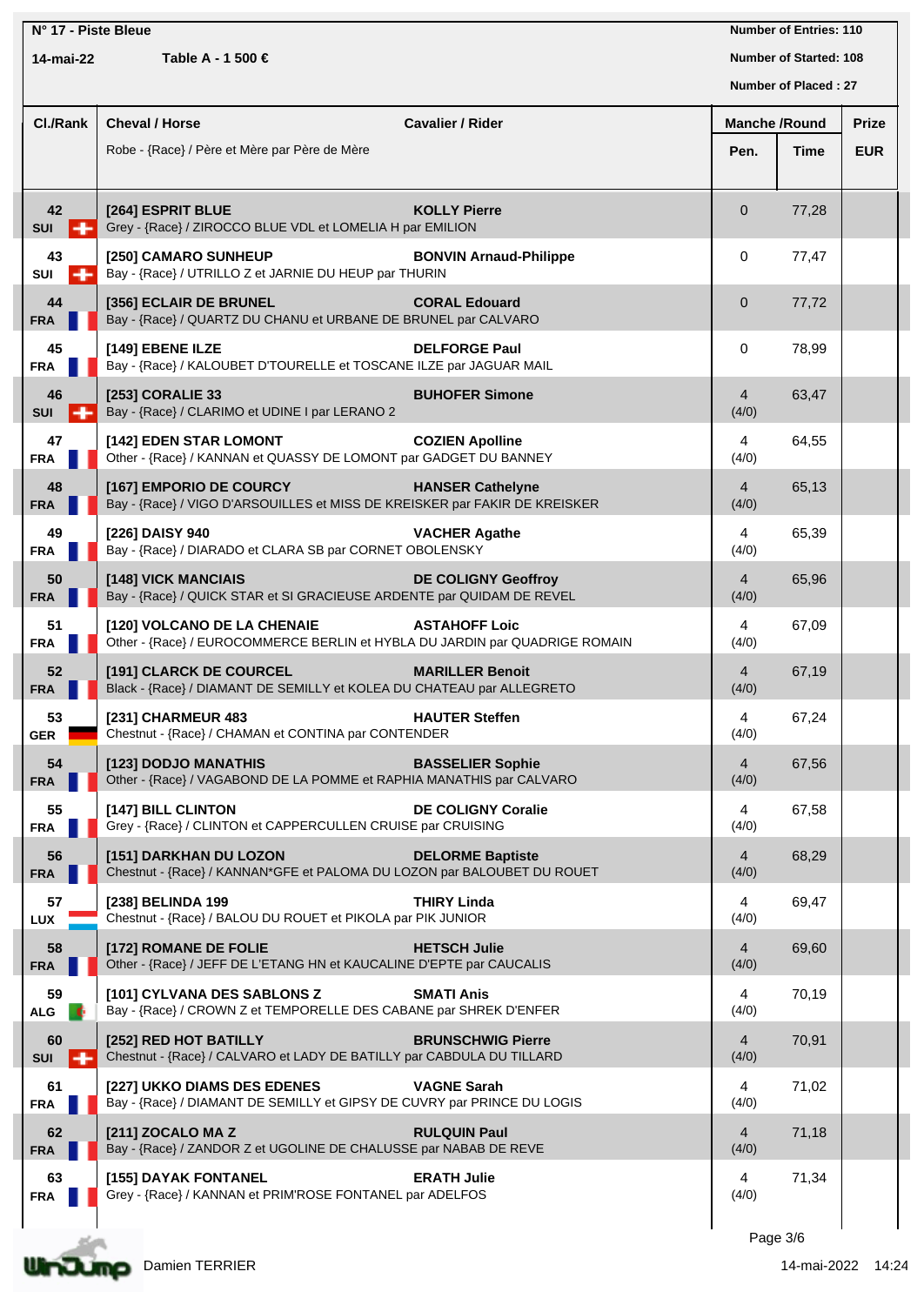|                                |                           | N° 17 - Piste Bleue                                                                                                                           | <b>Number of Entries: 110</b>    |              |
|--------------------------------|---------------------------|-----------------------------------------------------------------------------------------------------------------------------------------------|----------------------------------|--------------|
| Table A - 1 500 €<br>14-mai-22 |                           |                                                                                                                                               | <b>Number of Started: 108</b>    |              |
|                                |                           |                                                                                                                                               | Number of Placed: 27             |              |
|                                | Cl./Rank                  | Cheval / Horse<br><b>Cavalier / Rider</b>                                                                                                     | <b>Manche /Round</b>             | <b>Prize</b> |
|                                |                           | Robe - {Race} / Père et Mère par Père de Mère                                                                                                 | Pen.<br>Time                     | <b>EUR</b>   |
|                                |                           |                                                                                                                                               |                                  |              |
|                                | 64<br><b>FRA</b>          | [129] DRAGONBALL DE FOLIE<br><b>BOURGEOT Nicolas</b><br>Bay - {Race} / URANUS DE LA FOLIE et OBSIDIENNE COURCELLE par KANNAN                  | 72,67<br>$\overline{4}$<br>(4/0) |              |
|                                | 65<br><b>FRA</b>          | [224] ULISSIA DE GRANDRY<br><b>TROCCAZ PESSOZ Doriane</b><br>Other - {Race} / DIAMANT DE SEMILLY et MELISSA SILVA par PRINCE D'INCOVILLE      | 73,87<br>4<br>(4/0)              |              |
|                                | 66<br><b>FRA</b>          | [158] DJAZ DE BLANZEY<br><b>EURIAT Morgane</b><br>Other - {Race} / NONPLUSULTRA 33 et NAOMY D'ORADOUR par GENTLEMAN PLATIERE                  | $\overline{4}$<br>74,35<br>(4/0) |              |
|                                | 67<br>$NOR$ $\frac{1}{2}$ | [243] ACTION AIMEE<br><b>HANSEN Nora El Sayed</b><br>Bay - {Race} / ACTION-BREAKER et SISSI par STAKKATO                                      | 74,45<br>4<br>(4/0)              |              |
|                                | 68<br>FRA                 | [157] BACCARAT D'ARGONNE<br><b>EURIAT Morgane</b><br>Bay - {Race} / BIRKHOF'S GRAFENSTOLZ et GLYCINE DE GRIGNY par RIESLING PIERRE            | $\overline{4}$<br>76,10<br>(4/0) |              |
|                                | 69<br>$NOR$ $\rightarrow$ | <b>HANSEN Nora El Sayed</b><br>[244] JAMAL VD HEFFINCK<br>Bay - {Race} / KALASKA DE SEMILLY et CASILLA VAN DE HEFFINCK par CASSINI II         | 76,63<br>4<br>(4/0)              |              |
|                                | 70<br><b>FRA</b>          | [169] CASALA DE LA FONTAINE<br><b>HENN Marc Antoine</b><br>Bay - {Race} / CASALL et MOVIE STAR par ACORD II                                   | 76,71<br>$\overline{4}$<br>(4/0) |              |
|                                | 71<br><b>FRA</b>          | [213] ERFURT<br><b>SADRAN Louise</b><br>Bay - {Race} / TANGELO VAN DE ZUUTHOEVE et LADY THIRD BLACK par BURGGRAAF                             | 77,16<br>4<br>(4/0)              |              |
|                                | 72<br><b>SUI</b>          | [268] IDEA<br><b>SCHWIZER-SEYDOUX Florence</b><br>Bay - {Race} / DEXTER R et ZODEA-S par TENERIFE VDL                                         | 80,23<br>$\overline{4}$<br>(4/0) |              |
|                                | 73<br><b>FRA</b>          | [176] EOLE DE VALLET<br><b>JORAND Dimitri</b><br>Chestnut - {Race} / ATLAS DE VALLET et FLEUR DES PRES V par NARCOS II                        | 82,82<br>6<br>(4/2)              |              |
|                                | 74<br><b>FRA</b>          | [146] VALERIANE DE MOYON<br><b>DALLAMANO Julia</b><br>Bay - {Race} / CALYPSO DE MOYON et LANCOME DE MOYON par DIAMS DU GRASSET                | 8<br>61,18<br>(8/0)              |              |
|                                | 75<br>LUX                 | [236] AMPOURIAS DE LA DOUA<br><b>SCHARTZ Yola</b><br>Black - {Race} / QUALITY BOIS MARGOT et HOUPETTE DU SALOZ par AMOUR DE<br><b>MEAUTIS</b> | 8<br>62,97<br>(8/0)              |              |
|                                | 76<br><b>FRA</b>          | <b>KLEIN Caroline</b><br>[177] CLEVER GIRL<br>Bay - {Race} / CONRAD et PRINCESSE DE GEMME par QUERCUS DU MAURY*HN                             | 8<br>64,67<br>(8/0)              |              |
|                                | 77<br><b>FRA</b>          | [214] CARLTON D'ALAN<br><b>SAINT CYR Louis Rafael</b><br>Bay - {Race} / CONRAD et TELL ME MORE par QUAPRICE BOIMARGOT QUINCY                  | 67,26<br>8<br>(8/0)              |              |
|                                | 78<br><b>SUI</b>          | [255] GIOMINKA<br><b>CAHILL Mary</b><br>Bay - {Race} / NUMERO UNO et VOMINKA par PARCO                                                        | 8<br>67,45<br>(8/0)              |              |
|                                | 79<br><b>FRA</b>          | [203] CAPUCINE DE FLEURY<br><b>POMARET Elodie</b><br>Other - {Race} / KANNAN et KINASE DE VESQUERIE par ROSIRE                                | 8<br>69,53<br>(8/0)              |              |
|                                | 80<br><b>FRA</b>          | [221] DIVINGMOOD<br><b>SONNTAG Frederic</b><br>Bay - {Race} / WINNINGMOOD VD ARENBERG et QUICKLY LADY par QUO VADOS                           | 8<br>70,13<br>(8/0)              |              |
|                                | 81<br><b>FRA</b>          | [194] TOUNDRA D'OZ<br><b>MAROTTA Delphine</b><br>Bay - {Race} / MYLORD CARTHAGO*HN et INCA DE BRUNEL par PERSAN II                            | 8<br>70,76<br>(8/0)              |              |
|                                | 82<br><b>SUI</b><br>н     | [257] DIVA D'AIMOY<br><b>CATHREIN Johana</b><br>Bay - {Race} / KANNAN et NITEL DU FAUBOURG par QREDO DE PAULSTRA                              | 8<br>71,01<br>(8/0)              |              |
|                                | 83<br>SUI<br>-            | <b>SCHÜPBACH Laurine</b><br>[267] G.FLY DE LONGCHAMPS<br>Bay - {Race} / GANGSTER DE LONGCHAMPS et par                                         | 8<br>75,14<br>(8/0)              |              |
|                                | 84<br><b>GER</b>          | [229] BRICOURT'S DUNDAY<br><b>GEBEL Carolina</b><br>Bay - {Race} / SUNDAY DE RIVERLAND et CAMILLE DE BRUYERES par CLINTON                     | 8<br>78,85<br>(8/0)              |              |
|                                | 85<br><b>BEL</b>          | <b>BERRITTELLA Loris</b><br>[102] INSOLENTE DES BRUMES<br>Bay - {Race} / CICERO Z VAN PAEMEL et MADEINHELF SJ FONTAINE par VOLTAIRE           | 8<br>79,96<br>(8/0)              |              |
|                                |                           |                                                                                                                                               |                                  |              |

Page 4/6



Undump Damien TERRIER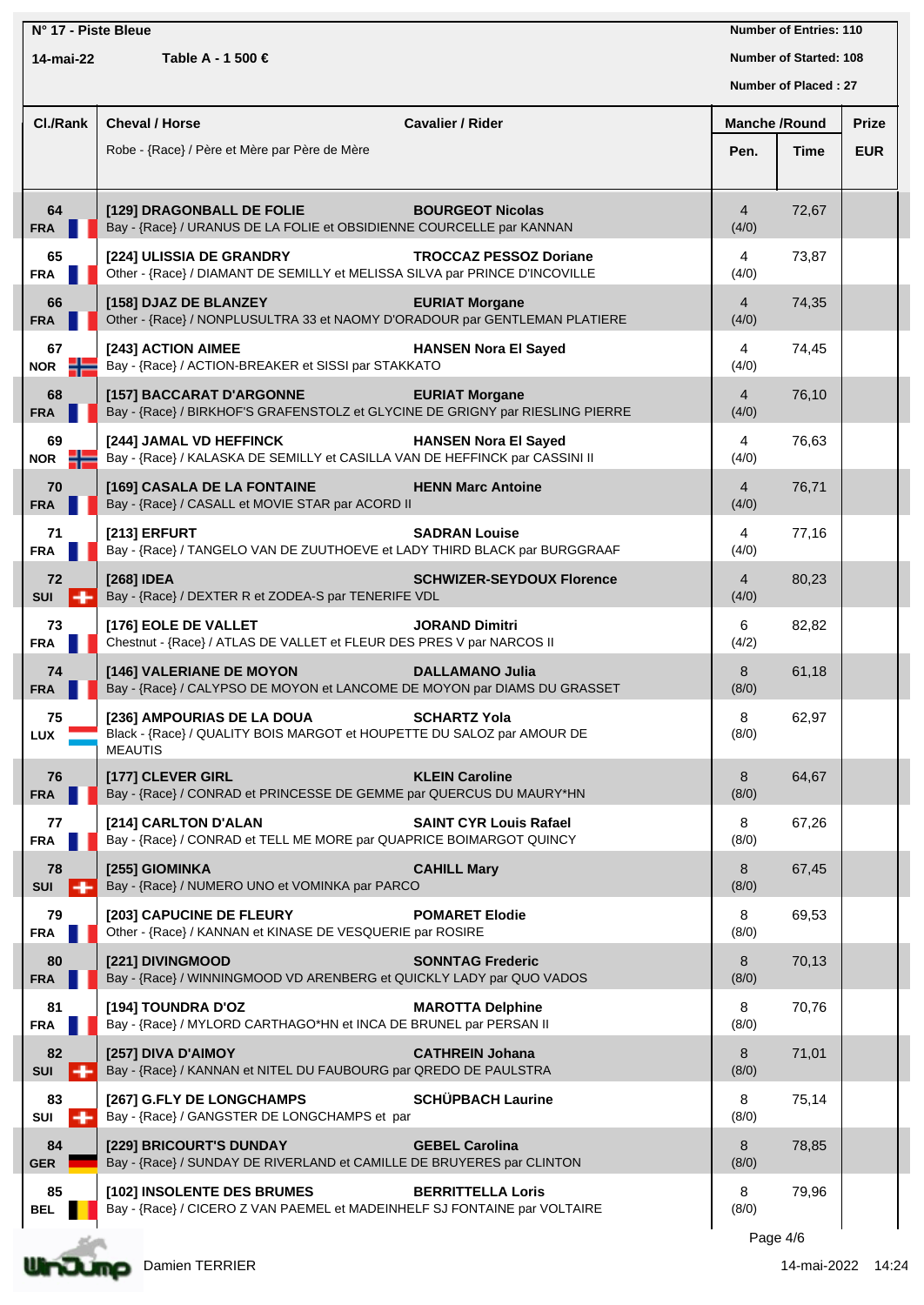| N° 17 - Piste Bleue<br>14-mai-22<br>Table A - 1 500 € |                                                                                                                       |                              | <b>Number of Entries: 110</b><br><b>Number of Started: 108</b><br>Number of Placed: 27 |        |              |  |
|-------------------------------------------------------|-----------------------------------------------------------------------------------------------------------------------|------------------------------|----------------------------------------------------------------------------------------|--------|--------------|--|
| Cl./Rank                                              | <b>Cheval / Horse</b>                                                                                                 | <b>Cavalier / Rider</b>      | <b>Manche /Round</b>                                                                   |        | <b>Prize</b> |  |
|                                                       | Robe - {Race} / Père et Mère par Père de Mère                                                                         |                              | Pen.                                                                                   | Time   | <b>EUR</b>   |  |
| 86<br>$SUI = -$                                       | [251] ORLANO Z<br>Bay - {Race} / ORBANUS et CULANA II Z par                                                           | <b>BOURQUARD Anthony</b>     | 9<br>(0/9)                                                                             | 89,43  |              |  |
| 87<br>SUI<br>- 1                                      | [260] CALUA<br>Grey - {Race} / CLARIMO et par                                                                         | <b>GRÜTTER Dominique Jan</b> | 10<br>(8/2)                                                                            | 82,12  |              |  |
| 88<br><b>FRA</b>                                      | [156] DISNEY D'AUGE<br>Chestnut - {Race} / GUARANA CHAMPEIX et QILQA D'AUGE par QUIDAM DE REVEL                       | <b>ESCHMANN Dan</b>          | 10<br>(8/2)                                                                            | 82,43  |              |  |
| 89<br><b>FRA</b>                                      | [218] ENDLESS NIGHT<br>Bay - {Race} / KALASKA DE SEMILLY et STAR NIGHT DE LUSSE par LUCCIANNO*HN                      | <b>SCHWEIGER Louis</b>       | $12 \overline{ }$<br>(12/0)                                                            | 66,13  |              |  |
| 90<br><b>FRA</b>                                      | [190] SANDOKHAN RUMEL<br>Bay - {Race} / TLALOC M et NIFRANE DE KREISKER par EQUEST CARNUTE                            | <b>MACHET Noemie</b>         | $12 \overline{ }$<br>(12/0)                                                            | 67,58  |              |  |
| 91<br>SUI                                             | [265] CRUZ<br>Grey - {Race} / CURTIS SITTE et ORLANDO'S SUNSHINE par                                                  | RÖTHLISBERGER Marc           | $12 \overline{ }$<br>(12/0)                                                            | 67,98  |              |  |
| 92<br><b>FRA</b>                                      | [183] ELDORADO VAN DE RIB<br>Other - {Race} / INDALO VAN'T PARADEHOF et STAR HOLLYWOOD par WONDERBOY                  | <b>LE ROY Jeremy</b>         | 12<br>(12/0)                                                                           | 68,43  |              |  |
| 93<br><b>FRA</b>                                      | [115] ARNO DE MARA<br>Chestnut - {Race} / JIVARO DU ROUET et RIVAILLES DE MARA par EPHEBE FOR EVER*LA<br><b>SILLA</b> | <b>AL DILLI Leonard</b>      | $12 \overline{ }$<br>(12/0)                                                            | 69,21  |              |  |
| 94<br><b>GER</b>                                      | [232] FARDENCE<br>Bay - {Race} / CAROLUS H et ARDENCY Z par                                                           | <b>KIEFER Victoria</b>       | 12<br>(12/0)                                                                           | 76,65  |              |  |
| 95<br>BEL                                             | [110] STASH 3 Z<br>Chestnut - {Race} / STAKKATO et CHERRY 3 Z par CARTHAGO Z                                          | <b>STAPPAERTS Danny</b>      | $12 \overline{ }$<br>(12/0)                                                            | 78,48  |              |  |
| 96<br><b>FRA</b>                                      | [154] CIDOC DES BRUYERES Z<br>Grey - {Race} / CHIPPENDALE Z et EOLE D'AUTHIEUX par ITHURIEL                           | <b>DREYDEMY Lisa</b>         | 14<br>(8/6)                                                                            | 86,95  |              |  |
| 97<br><b>FRA</b>                                      | [206] FOR EVER DE VANOU<br>Chestnut - {Race} / HALOUBET DE GORZE et FLEUR DE LA VALLEE par PALESTRO II                | <b>ROLLES Coralie</b>        | 16<br>(16/0)                                                                           | 67,81  |              |  |
| 98<br><b>FRA</b>                                      | [152] URIEL DES BLES<br>Other - {Race} / CAPITALIST et AKAZIE par REICHSGRAF                                          | <b>DONATI Nicolas</b>        | 16<br>(16/0)                                                                           | 75,69  |              |  |
| 99<br><b>NED</b>                                      | [241] DISCOVERY 63<br>Grey - {Race} / DIACONTINUS et SONDERBAR P par SILVIO I                                         | <b>SCHOORMANS Maaike</b>     | 25<br>(8/17)                                                                           | 97,45  |              |  |
| 100<br><b>SUI</b>                                     | [442] MAS QUE NADA<br>Bay - {Race} / MARLON et GLORETTE par GRANDEUR                                                  | <b>DUGUET Romain</b>         | 25<br>(4/21)                                                                           | 101,15 |              |  |
| 101<br><b>BEL</b>                                     | [107] CONGO DU GAST<br>Chestnut - {Race} / UGANO SITTE et SHANANE DU GAST par KANNAN                                  | <b>MATHIEU Vanessa</b>       | 28<br>(4/24)                                                                           | 104,86 |              |  |
| 102<br><b>FRA</b>                                     | [179] TAKE IT EASY<br>Bay - {Race} / TOULON et PICARDA par CARTHAGO Z                                                 | <b>KLEIN Marie</b>           | 29<br>(8/21)                                                                           | 101,55 |              |  |
| 103<br><b>FRA</b>                                     | [200] EFFRONTEE COURCELLE<br>Other - {Race} / QUARTZ DU CHANU et RAISONNANCE COURCELLE par KANNAN                     | <b>PERALDI Geoffrey</b>      | 31<br>(8/23)                                                                           | 103,29 |              |  |
| 104<br><b>SUI</b><br>. .                              | [500] CON PLEASURE 8<br>Bay - {Race} / CON CHELLO et RF FOR BAVARIA par FOR PLEASURE                                  | <b>KOLLER Patricia</b>       | 32 <sup>2</sup><br>(4/28)                                                              | 108,74 |              |  |
| 105<br>SUI<br>-                                       | [246] AARHOF'S CASANOVA<br>Bay - {Race} / AARHOF'S CALIANO et SUSANNA VOM AARHOF par                                  | <b>ASCHWANDEN Laura Nina</b> | 34<br>(8/26)                                                                           | 106,92 |              |  |
| 106<br><b>FRA</b>                                     | [212] AD REFLET D'AZIF<br>Other - {Race} / QUAPRICE BOIS MARGOT et FLANELLE DE LISORS par ATTILA III                  | <b>SADRAN Louise</b>         | EL.<br>(8/0)                                                                           |        |              |  |
| 106<br><b>FRA</b>                                     | [225] ICONE D.S.<br>Grey - {Race} / COEUR DE CACHAS DS et TALANA D par CONCORDE VAN DE HELLE                          | <b>TSCHAN Emma</b>           | EL.                                                                                    |        |              |  |
|                                                       |                                                                                                                       |                              |                                                                                        |        |              |  |

Page 5/6